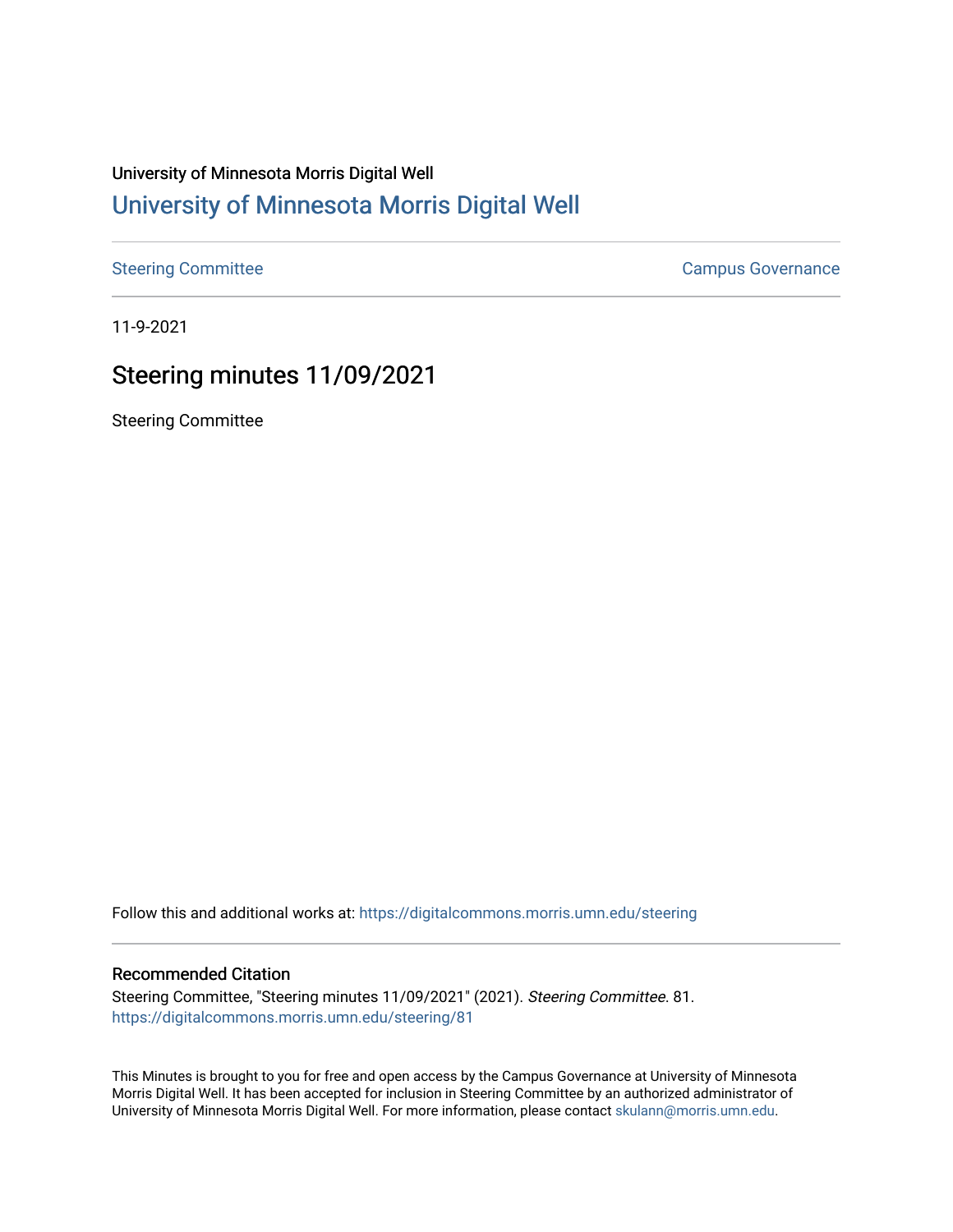## **Steering Committee Agenda**

Tuesday, November 9, 2021 (Members connected remotely via Zoom)

All referenced documents are housed in the Shared TeamDrive for Steering Committee.

In attendance: Ed Brands, [Julia Scovil](mailto:scovi018@morris.umn.edu), Dave Israels-Swenson, Jasmine Dailey, Time Lindberg, Rebecca Dean, Kari Adams, Cal Merdendahl, Janet Ericksen, Jon Anderson

Ed called the meeting to order at 11:41 am

- 1. Minute taker: David Israels-Swenson
- 2. Announcements
	- a. The committee discussed whether governance committees are able to schedule meetings other than at the community hour. There was clear consensus that committees may schedule additional meetings at other times as necessary.
- 3. Minutes Subcommittee Findings and Proposals (Tim Lindberg with guests Grace Hiltner and Laura Thielke)
	- a. Tim gave a synopsis of the work of this subcommittee. The group consulted with **[Naomi Skulan](mailto:skulann@morris.umn.edu)** about use of the digital well as a repository for governance minutes. The subcommittee determined that there is not a clear process being followed by all of the committees. When there was not an assigned minute taker in committees the minute taker was almost always a staff or student. There were also some concerns expressed about a lack of consistent quality in minutes.
		- i. Recommendations from the subcommittee
			- 1. Template for minutes based on best practices. This template does exist but it has not been widely distributed.
			- 2. Creation of a position (archivist/secretary) for the assembly. Would this position serve on Steering as an ex officio nonvoting member?
				- a. Responsible for assuring that minutes get to the digital well.
				- b. Meet with committee minute takers
				- c. Assist in creating greater consistency in quality
				- d. Encourage specific keywords in minute taking
			- 3. Committees should assign minute takers for a full semester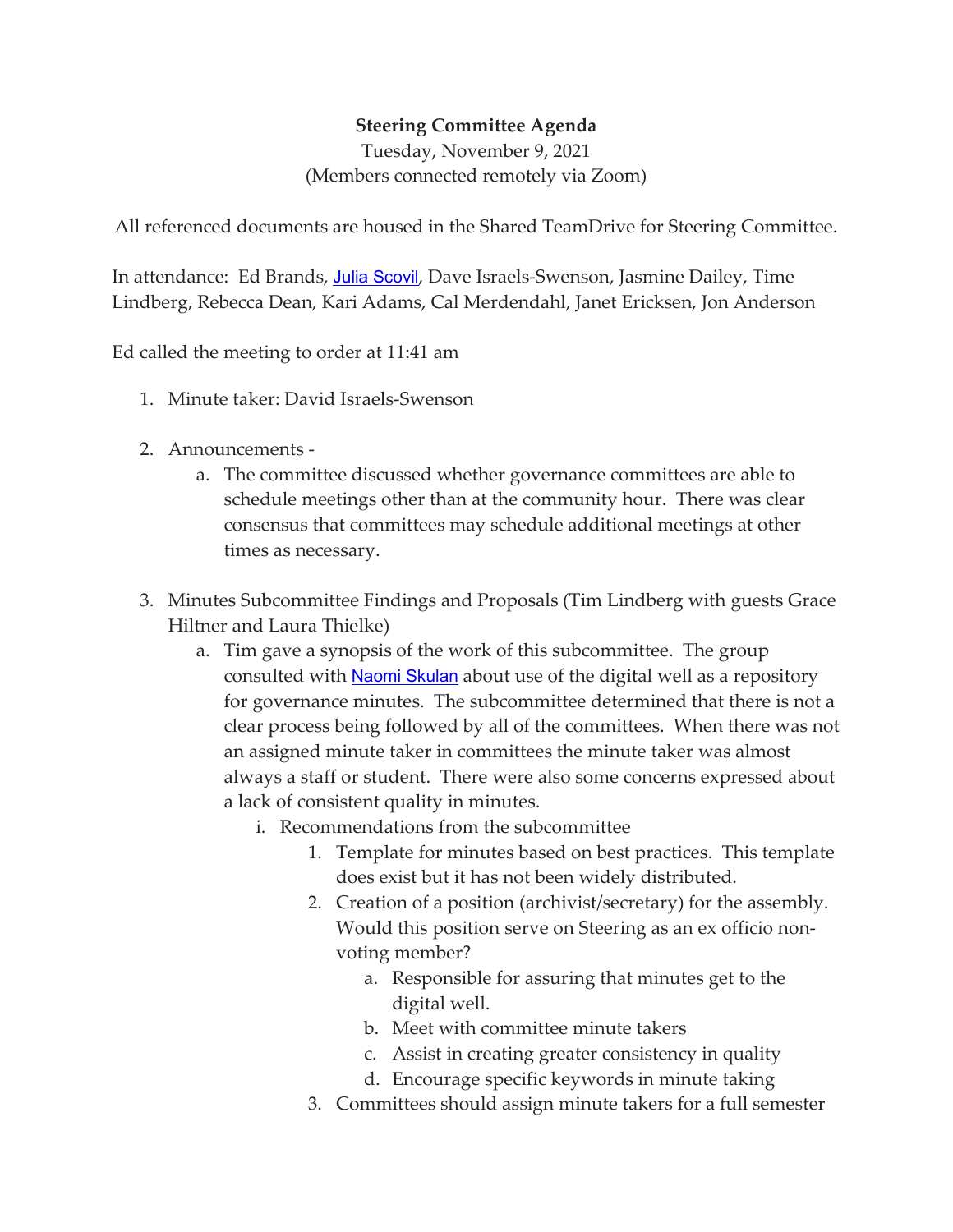- 4. Encourage the use of google drives for committees
- b. There was a request for greater clarity on the concern about the quality of minutes. It was explained that the role would be to assure that there was greater consistency in minutes and that there were not some committees that had minutes of 6 words.
- c. It was noted that there was a lack of clarity around what work the former admin assistant to the Chancellor had included in regard to collecting minutes from all of the committees. This is not written into the current job description, which was not intentional but a function of the third floor Behmler turn over. The current admin assistant may be able to take this on in the future. The Parliamentarian felt that there may be a need to create greater clarity in the constitution about the concept that the Chancellor will provide secretarial support to governance committees. The current admin assistant to the chancellor expressed willingness to take on this work.
- d. The student reps to the steering committee expressed concern with student members of committees being relied on to take minutes as it can be an obstacle to good participation.
- e. The question was raised as to what the timeline should be for approaching this topic. If the current admin assistant to the chancellor takes on the secretary/archivist role informally then there is no need to change the constitution and that the other efforts can be raised in assembly and have guidelines and the template shared with the intention of implementing these things next Fall.
- f. There was discussion of not just the lack of consistency in minutes based on who the minute taker is, but also that there is a lack of consistency in how minute takers are selected in each committee.
- g. It was suggested that the steering committee should bring this issue forward in assembly in the Spring semester.
- 4. Approve DRAFT [minutes](https://docs.google.com/document/d/1Kq1FBMX4X2wS0vXqcYwClZz_0H_gu32aZoilkzkcJLg/edit) of Steering Committee (10-21-2021)
	- a. Jon Anderson was removed from the list of members in attendance.
	- b. Janet moved to approve. Cal seconded the motion. The motion passed with one abstention.
- 5. Approve DRAFT [minutes](https://docs.google.com/document/d/1xx46n5YY2UMxyEbXkfg2p4gfQ42SO9d8zraQnY75NoE/edit) of Campus Assembly (10-26-2021)
	- a. Jon moved to approve the minutes. Cal seconded the motion. The minutes were approved.
- 6. Meeting modality for Campus Assembly (11-30-2021)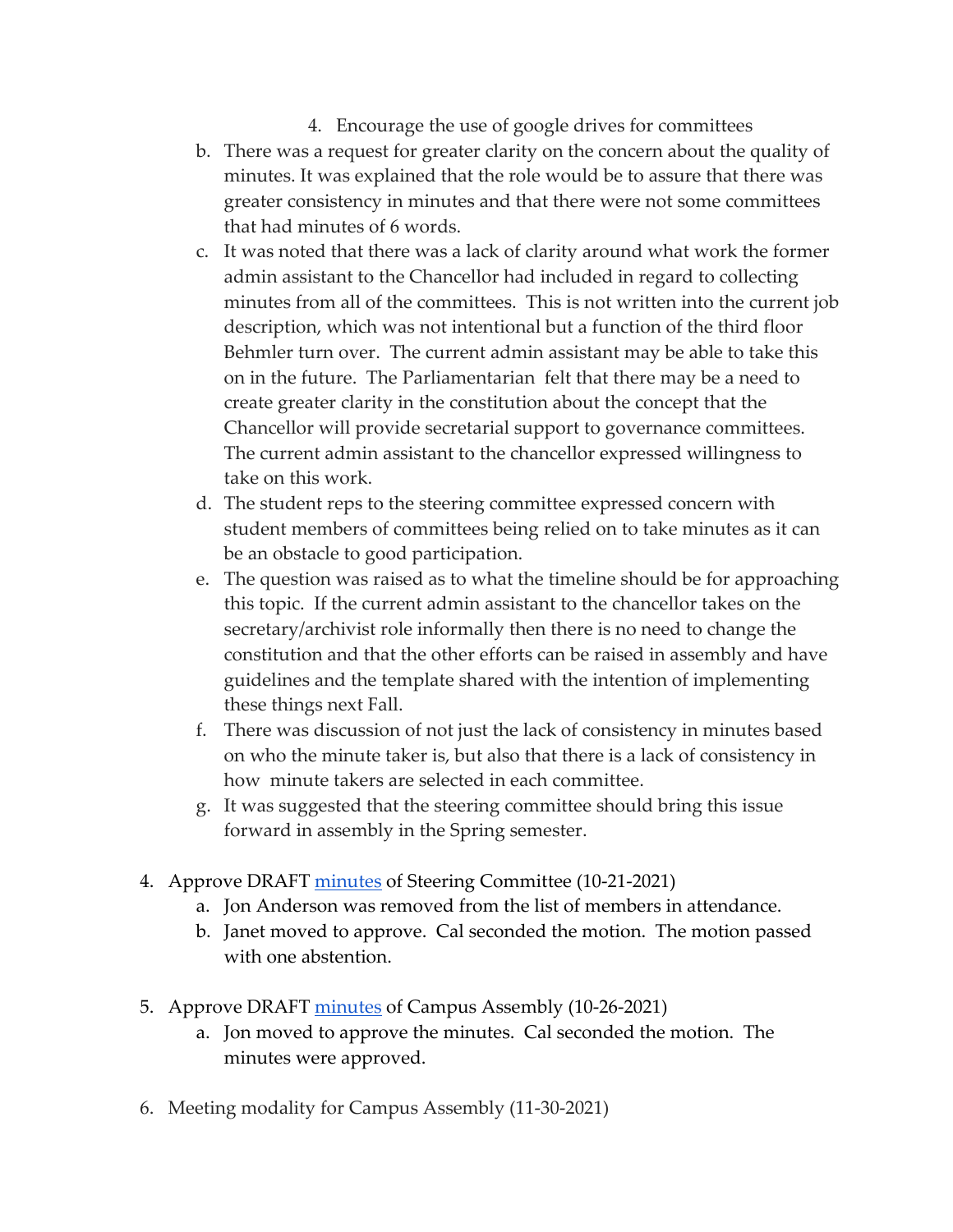- a. The steering committee discussed what modality should be used for the next meeting. It was agreed that the assembly should attempt to meet in a truly hybrid method now that the constitution allows this.
- b. There was discussion of what challenges to expect. It was suggested we could rely more on zoom "reactions" for those participating via zoom. Questions were asked about how to record votes in a hybrid session. In full zoom mode in the past the polling function was used but this does not record who voted and how they voted and it does not restrict voting to only campus assembly members, which could present challenges.
- c. It was decided that we should continue in hybrid mode, but encourage greater interactivity with online participants.
- 7. Revisit: DVPLA reception during Community Hour in future?
	- a. This issue from the prior meeting was brought back to the floor for discussion. It was clarified that the discussion from the last meeting was that a reception would not be an appropriate use of a community hour, but a presentation could be a worthwhile use of the community hour. A question was asked as to if there were enough open community hours for something like this as many committees already crunched for time. It was agreed that there is probably not the ability to block out a community hour at this time but it could be done for next year. It was agreed that this could be a good use of the community hour for promoting discussion and community building that is essential as a small liberal arts institution.
- 8. New/other business?
	- a. The committee had in the past talked about putting out announcements via google calendar. Could a google calendar event be created for assembly meetings and all assembly members be invited to the event. It was agreed that this would be very helpful. The question was asked as to whether sending an event invite to a listserv worked. There was no clear answer but it was suggested that we could test this. The question of whether we invite only campus assembly members or the entire campus was asked. It was suggested that a sentence at the bottom of the invitation clarify that only members would be required to attend. It was pointed out that in the past we included the list of assembly members at the end of every agenda, which would help clarify this. If there were a close vote, the list would also help clarify who could and could not vote. The committee agreed that we would begin sending a Google calendar invite to everyone on campus in the future.